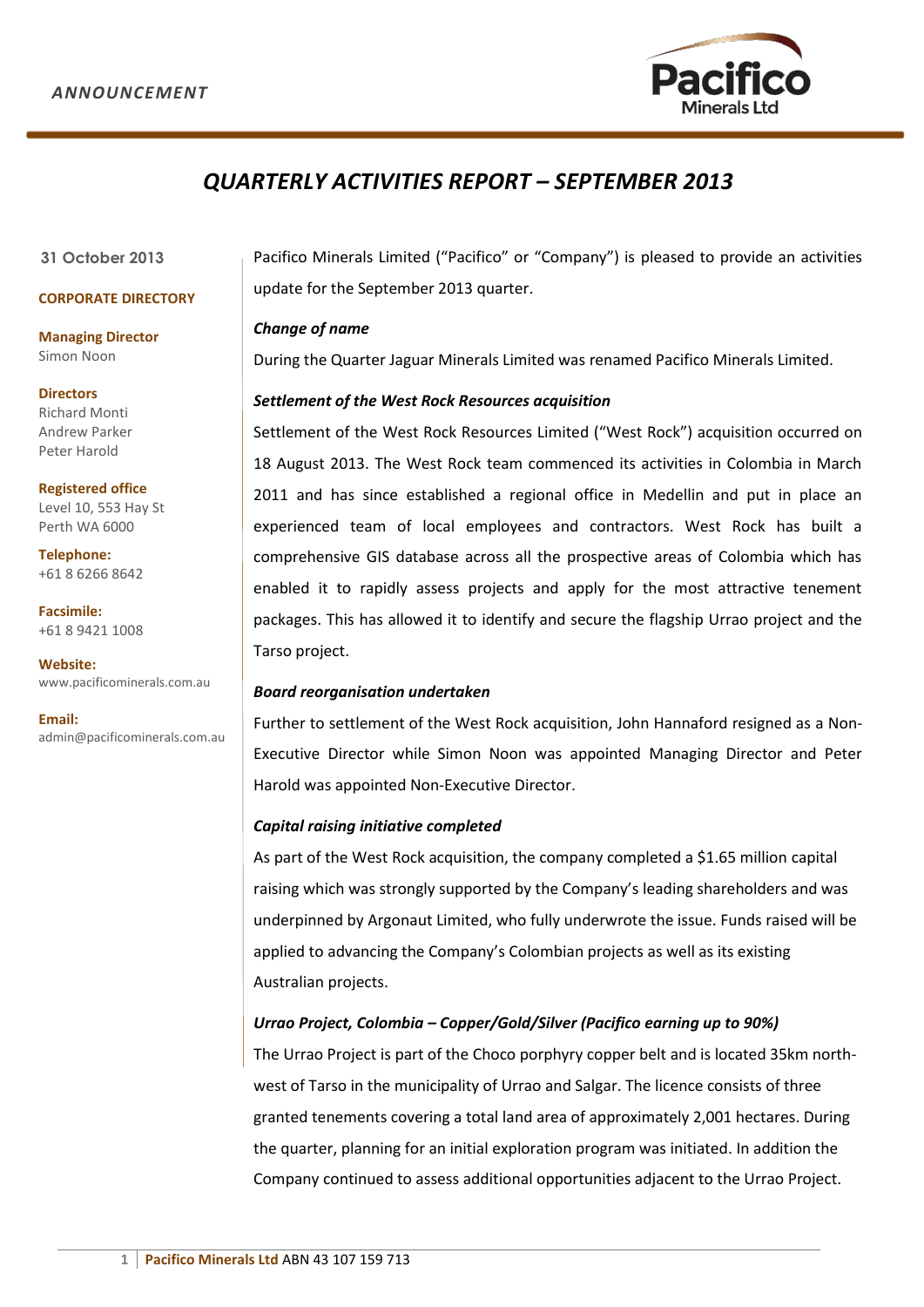

# *Tarso Project, Colombia – Copper/Gold/Silver (Pacifico earning up to 100%)*

The Tarso Project is located in south-western Antioquia in the Municipality of Pueblorrico. The licence consists of one granted tenement covering a total land area of 1,998 hectares, of which 1,472 hectares is granted for exploration and 526 hectares is for exploitation. The project lies within the Middle Cauca Porphyry Belt of the Western Cordillera between the Cordillera Occidental and the Cordillera, approximately 50km south of Medellin.



Figure 1: Pacifico project locations in relation to major Colombian deposits and mineralisation belts

In late 2012, a helicopter borne magnetic and radiometric survey was completed over the Tarso Licence. During the quarter, results of the survey were interpreted by PGN Geosciences, a Melbourne-based consultancy, with the aim of defining fault architecture, tenement geology, identifying zones of alteration, mapping zones of potential dilation and key fault intersections, and delineating potential target zones for economic copper, gold and silver mineralisation. Follow-up geological mapping is planned along with groundbased geophysical (magnetic, EM, IP and gravity) and geochemical surveys (stream and soil) to better define targets for future drill testing in the prospect area.

Results of a soil geochemical survey over much of the southern part of the Tarso project area were received during the quarter and are currently being evaluated in detail. Preliminary interpretation of these results suggest areas of elevated copper, gold and silver coincide with major faults and fault intersections in a number of areas. Confirmation of a possible link between areas of structural preparation and metal enrichment will greatly enhance the exploration potential of the area.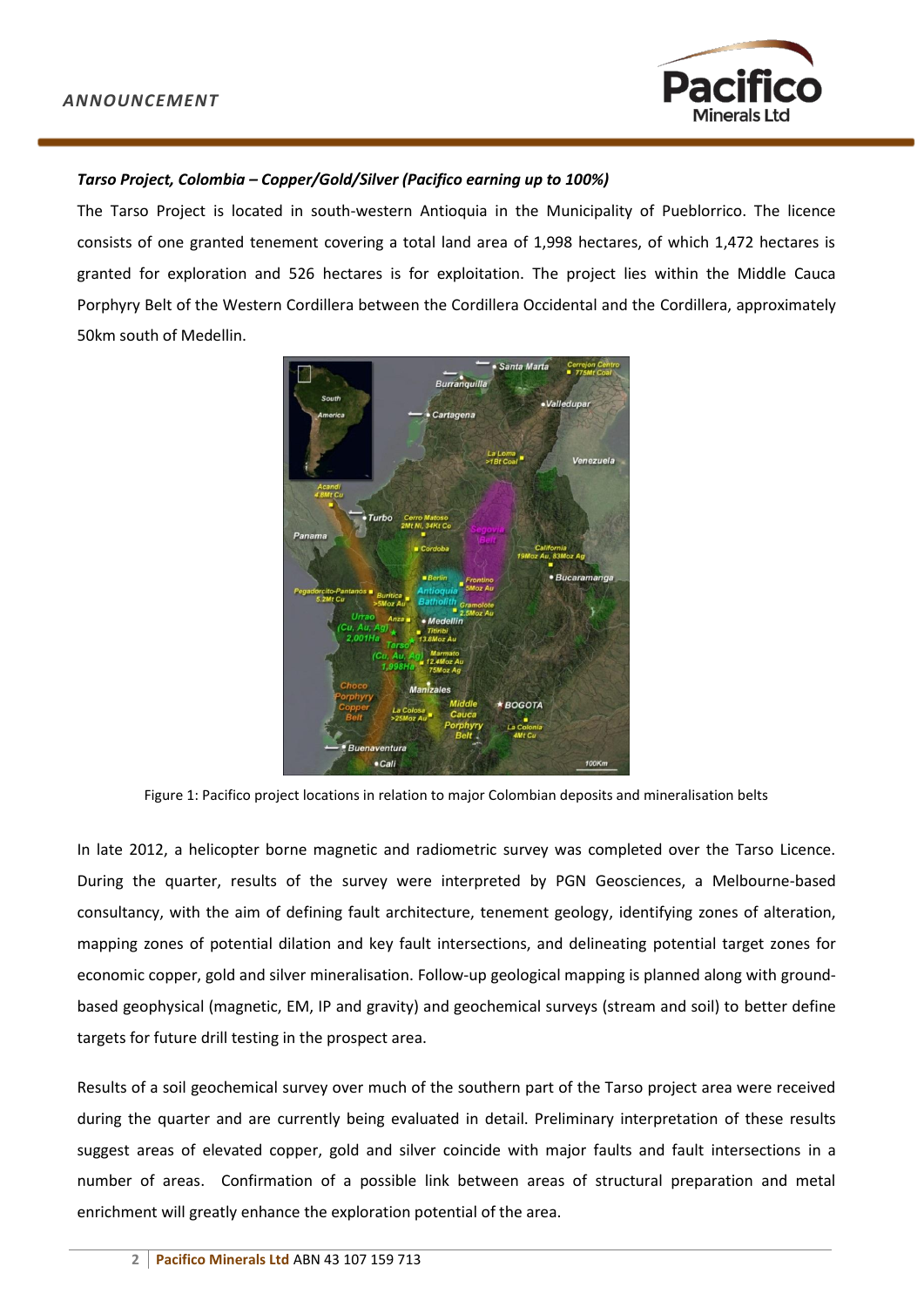

## *Borroloola West Project, Northern Territory – Copper/Manganese (Alliance earning up to 80%)*

During the quarter, West Rock, a wholly owned subsidiary of Pacifico, and its strategic alliance partner, Cliffs Natural Resources Exploration Inc. ("Cliffs"), signed a binding agreement with Sandfire Resources NL to acquire up to an 80% interest in the Borroloola West Project ("Borroloola"). The Borroloola project is a large greenfields exploration opportunity of 3,936 km² in East Arnhem Land of the Northern Territory, 600 km southeast of Darwin.

Thirteen aircore drill holes of a planned twenty one hole program were recently completed at the Towns and Lorella prospects. All of the proposed drill holes were located to provide stratigraphic and geochemical information that will be used to better assess manganese and copper potential across the tenements. More specifically, the drill-hole samples collected were designed to provide information on the depositional age and setting of shallow marine sediments known to dominate the upper, largely unconsolidated, cover sequence in the target areas. This, together with geochemical data, will identify stratigraphic intervals prospective for stratiform manganese deposits similar to those currently being exploited at the BHP Billiton/Anglo American-owned Groote Eylandt mine, approximately 170km to the northeast. Samples collected from the holes drilled have been dispatched to laboratories for processing and analysis and results are expected to be received in late November or early December.



Figure 1: Location of Air Core drilling planned for 2013.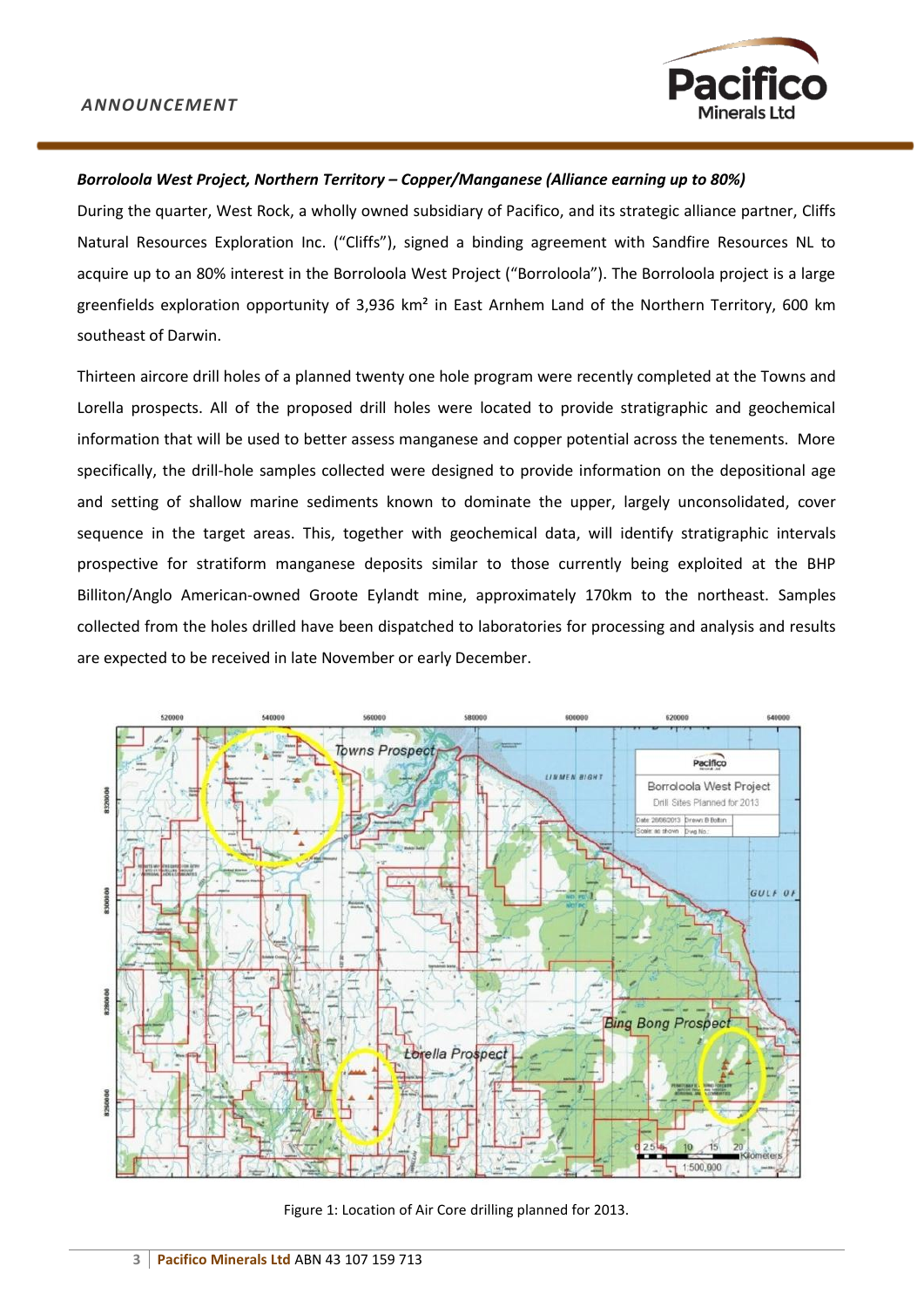

#### *The Strategic Alliance Agreement*

West Rock has agreed to pursue a commodity driven target generation and exploration program for Cliffs in the Asia Pacific region, particularly Central and South East Asia and Australia. Cliffs is funding \$1,141,000 in project generation and exploration activities over an initial two year term and the Alliance can be extended by mutual agreement. The Alliance is an exclusive arrangement and it does not include Pacifico's Colombian strategy.

Borroloola has been accepted by Cliffs as a property of merit and designated as a joint venture ("JV") project under the Strategic Alliance Agreement (the "Alliance") entered into on the 6 July 2012. In accordance with the Alliance, Cliffs has elected to pursue a 70% stake in the Borroloola JV by funding \$4 million in exploration expenditure by the 4th anniversary of the JV agreement. This year's exploration program for Borroloola will be sole funded by Cliffs .

## *Mount Jukes Project, Tasmania – Copper/Gold/Base Metals (Pacifico 20%, Corona Minerals Ltd 80%)*

During the quarter, assays from a rock chip sampling and geological mapping program returned anomalous gold results from a series of parallel quartz-hematite veins. The veins range in width from 1cm to 1m, dipping at roughly 40 degrees to the north east and are hosted within a quartz-feldspar porphyry. K-feldspar alteration appears to be associated with some of the veining and anomalous levels of silver are associated with gold anomalism.

The vein system appears to be associated with a magnetic anomaly striking north-east, which is consistent with the measured strike of the vein system and may indicate that this gold anomalism is part of the larger Cambrian mineralising system responsible for the magnetite associated copper-gold mineralisation seen at Prince Darwin. Work conducted indicates that gold is hosted by multiple veins in a zone of at least 30m width and 60m length.

Follow up channel sampling will be undertaken over the area already identified to determine if gold anomalism is present over consistent intervals. Further rock chip sampling within the area to determine the strike extent and width of the anomalous zone will also be undertaken.

#### *Wilson River Project, Tasmania – Lead/Zinc/Silver (Pacifico 100%)*

No significant work was conducted during the quarter.